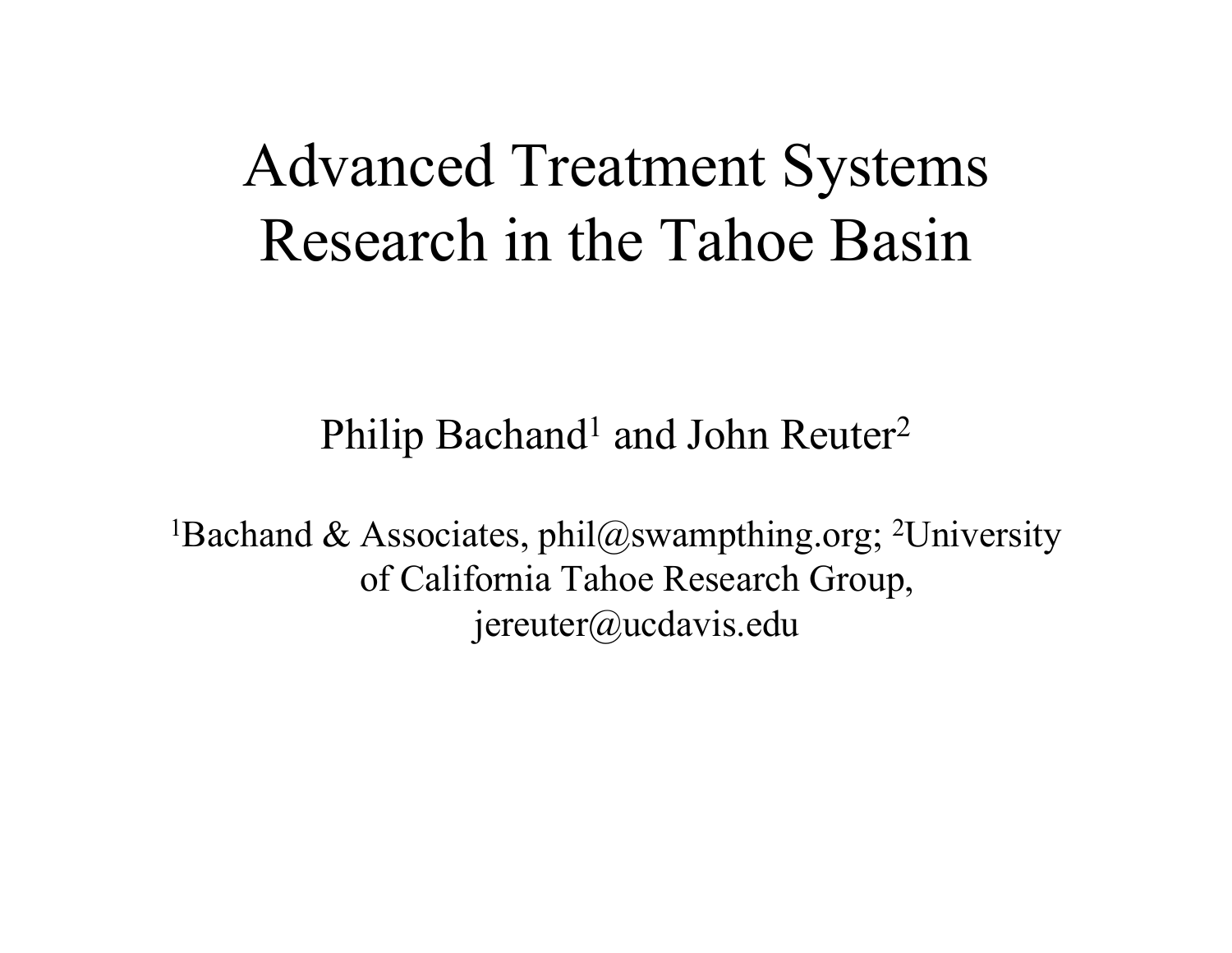# Outline

- Current projects at Lake Tahoe
	- What they are?
	- Who is involved?
- Approach
- Constituents of Concern (COCs)
- Discussion of Our Current Projects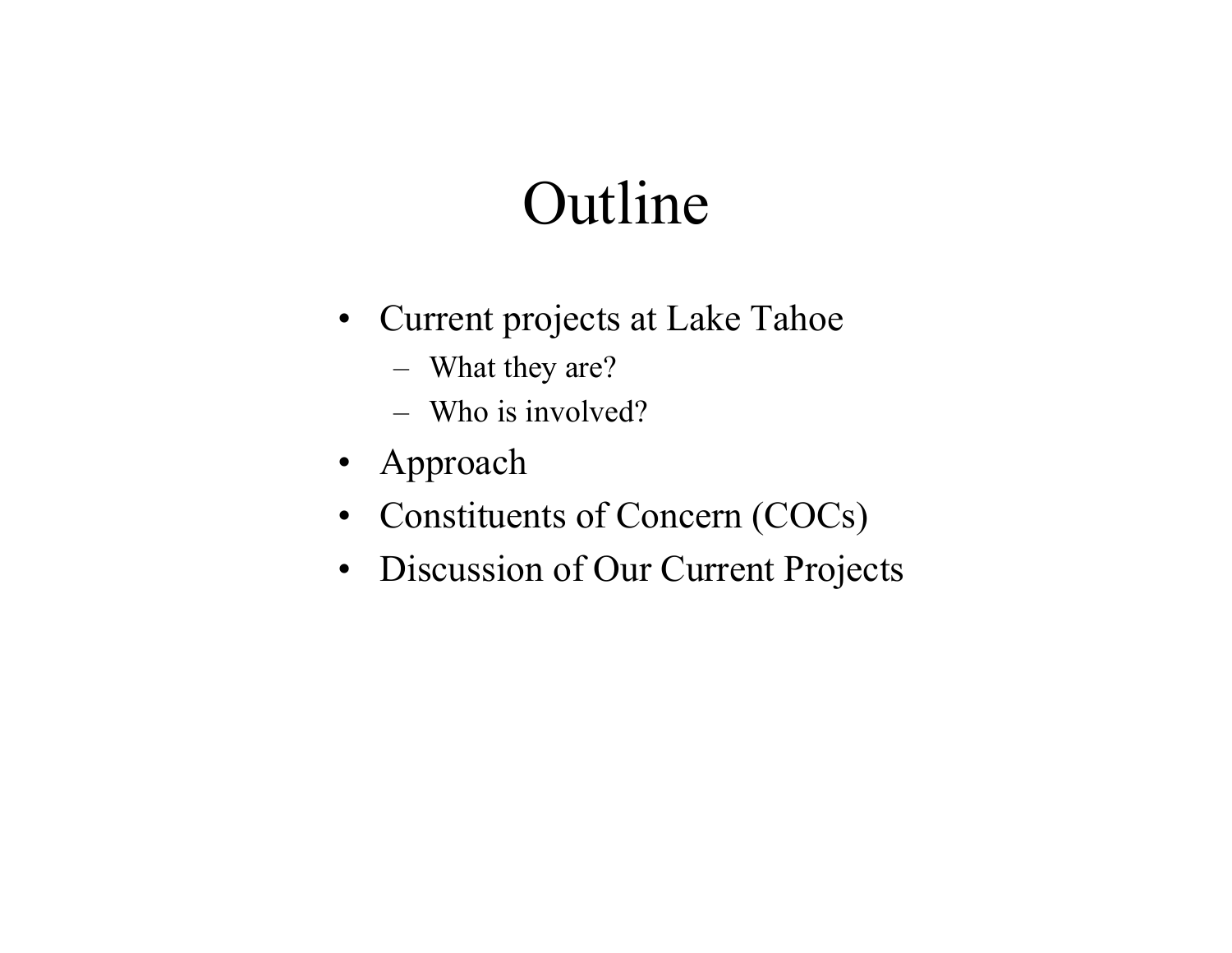## AT Projects in the Tahoe Basin

| <b>Project</b>                 | Goal                            | <b>Organizations</b> | <b>Funders</b> |
|--------------------------------|---------------------------------|----------------------|----------------|
| Low Intensity Chemical         | Integrating wetlands/basin      | B&A, UCD CE,         | Caltrans/OWP,  |
| Dosing (LICD) for P and        | with chemical treatment to      | UCD TRG,             | USDA FS, City  |
| Fine Particle Removal          | improve stormwater<br>treatment | USGS/CSUS            | of SLT         |
| Enhancing P removal            | Investigating locally           | UCD TRG, B&A         | USDA FS,       |
| with Adsorptive Media          | available adsorptive media      |                      | Placer Co.     |
|                                | for application in basins       |                      |                |
|                                | and wetlands                    |                      |                |
| Apalachee Phase I              | Investigate innovative          | <b>CSUS OWP;</b>     |                |
| <b>Erosion Control Project</b> | <b>BMPs for stormwater</b>      | UCD TRG, CE &        |                |
|                                | control                         | Ecotox; B&A          |                |
| <b>Meyers Station</b>          | Investigate chemical dosing     | CSUS OWP, Eco-       | Caltrans       |
| <b>Experimental Station</b>    | and adsorptive                  | logic                |                |
|                                | technologies for highway        |                      |                |
|                                | runoff treatment                |                      |                |
| <b>Caltrans Demonstration</b>  | Demonstration system            | <b>CSUS OWP</b>      | Caltrans       |
| Projects                       | using filtration basins and     |                      |                |
|                                | different adsorptive media      |                      |                |
|                                | to improve stormwater           |                      |                |
|                                | quality                         |                      |                |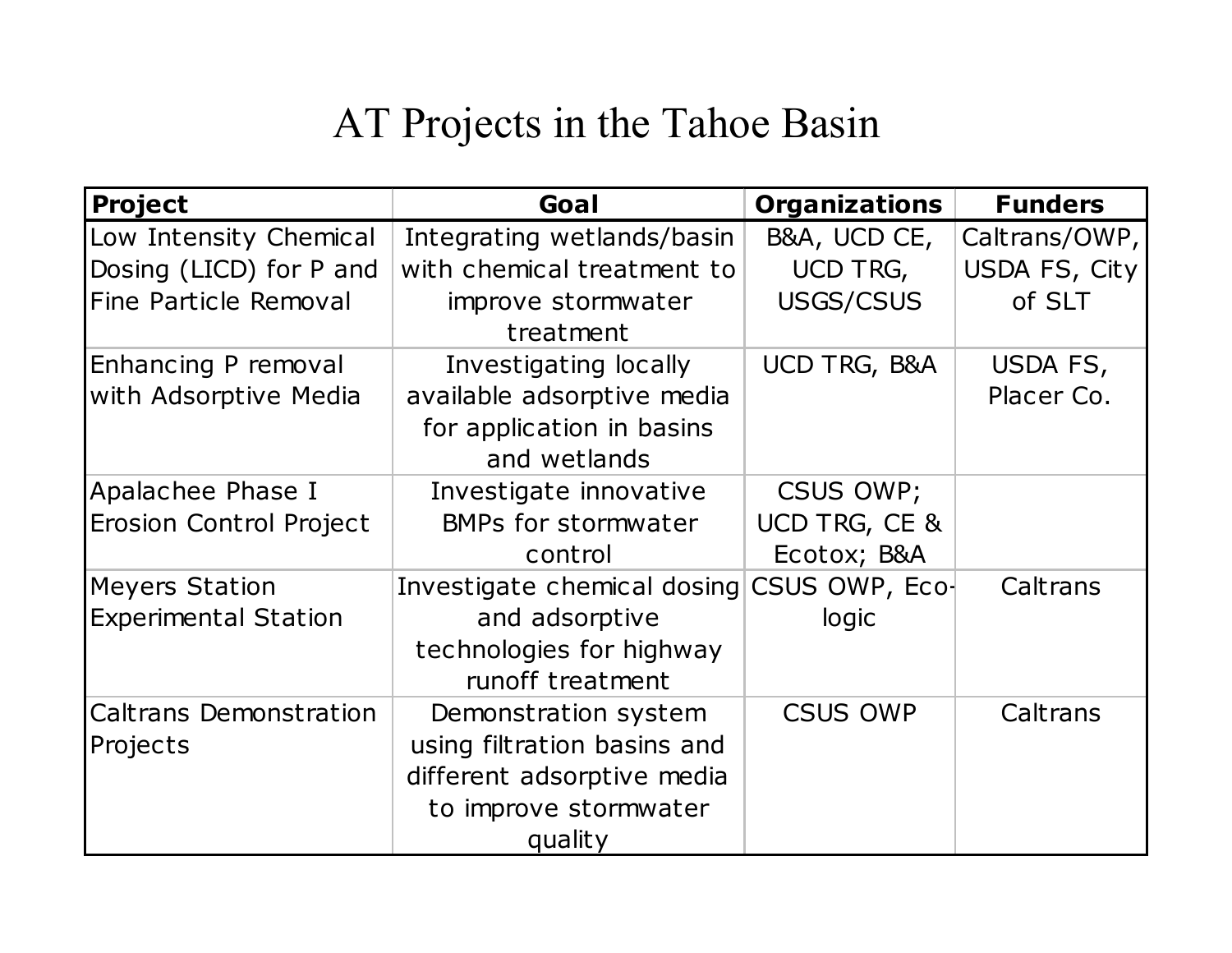## Involved Researchers (in no particular order)

| Abbreviation                                                                                       | Organization                                                         | Principal                                                       |  |  |  |
|----------------------------------------------------------------------------------------------------|----------------------------------------------------------------------|-----------------------------------------------------------------|--|--|--|
| B&A                                                                                                | Bachand & Associates                                                 | Philip Bachand, Ph.D.                                           |  |  |  |
| <b>UCD CE</b>                                                                                      | UC Davis Civil and Env.<br>Eng.                                      | Professor Jeannie Darby                                         |  |  |  |
| <b>USGS</b>                                                                                        | <b>USGS Water Resources</b><br>Dept, Sacramento                      | Roger Fujii, Ph.D and<br>Brian Bergamaschi,<br>Ph.D.            |  |  |  |
| <b>UCD TRG</b>                                                                                     | UC Davis, Tahoe Research<br>Group                                    | John Reuter, Ph.D. and<br>Alan Heyvaert, Ph.D                   |  |  |  |
| <b>UCD LAWR</b>                                                                                    | UC Davis, Land, Air and<br><b>Water Resources</b>                    | Professor Will Horwath                                          |  |  |  |
| <b>UCD Ecotox</b>                                                                                  | UC Davis, Ecotoxicology                                              | Michael Johnson, Ph.D.                                          |  |  |  |
| <b>CSUS OWP</b>                                                                                    | California State Univ. of<br>Sacramento, Office of<br>Water Programs | Kevin Murphy, Dipen<br>Patel, Ph.D. and John<br>Johnston, Ph.D. |  |  |  |
| <b>CSUS Chem</b>                                                                                   | California State Univ. of<br>Sacramento, Chemistry                   | <b>Professor Susan</b><br>Crawford                              |  |  |  |
| <b>HF</b>                                                                                          | Hydrofocus, Inc                                                      | Steve Deverel, Ph.D.                                            |  |  |  |
| <sup>1</sup> Italics indicates principal not involved in Tahoe but related California<br>projects. |                                                                      |                                                                 |  |  |  |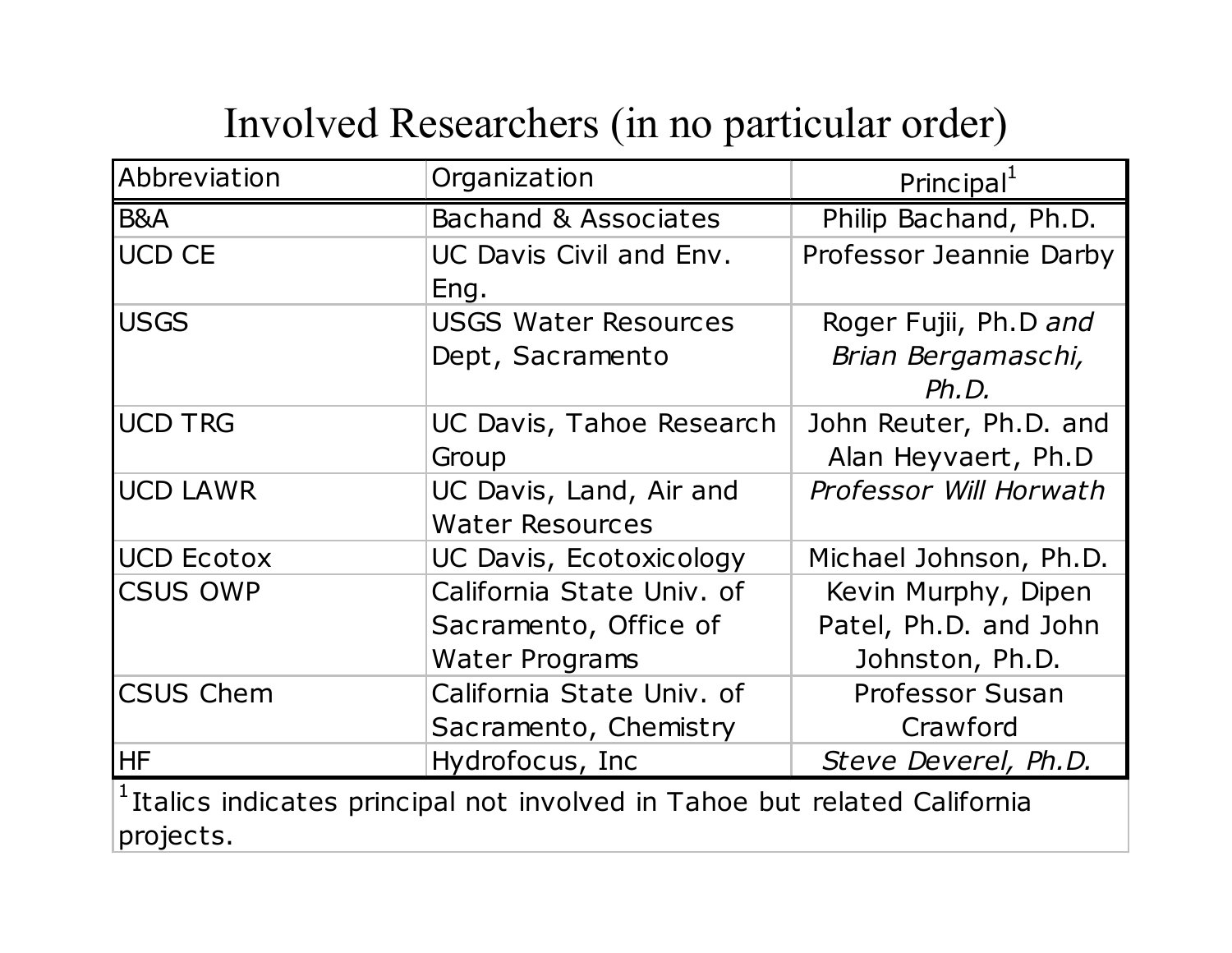## Unifying Approach

- Applied research bridging theory and real-world applications
- Mechanistic approach focusing on COCs
	- transport and cycling
	- –removal and sequestration
- $\bullet$  Integrates small-scale laboratory and *in situ* studies with largerscale field studies
- If possible work within constraints of existing infrastructure (i.e., basins, treatment wetlands, basins and drains, farm fields)
- Consider regulatory framework and goals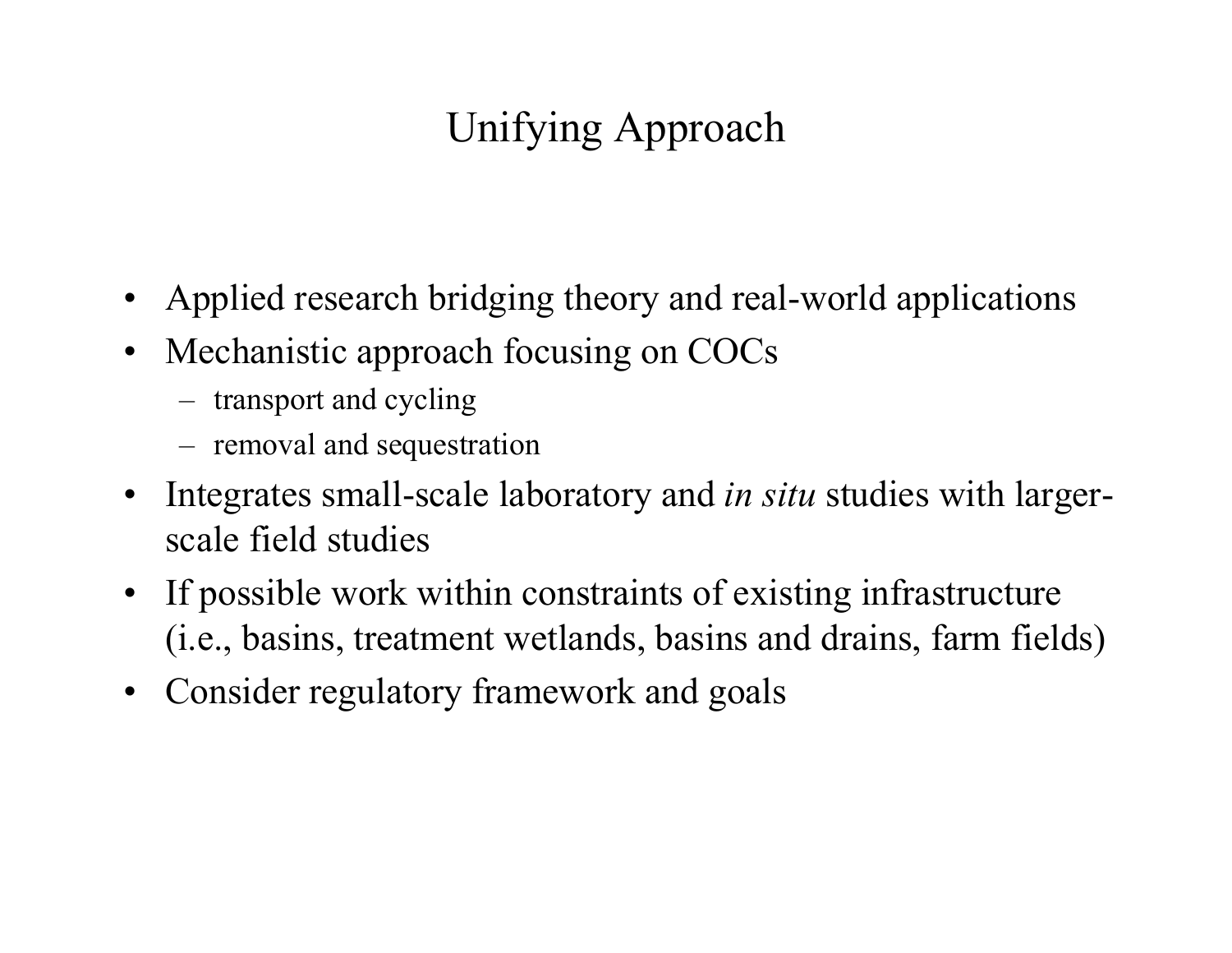# COCs at Lake Tahoe

- Primary Fine particles, Phosphorus
- Secondary Nitrogen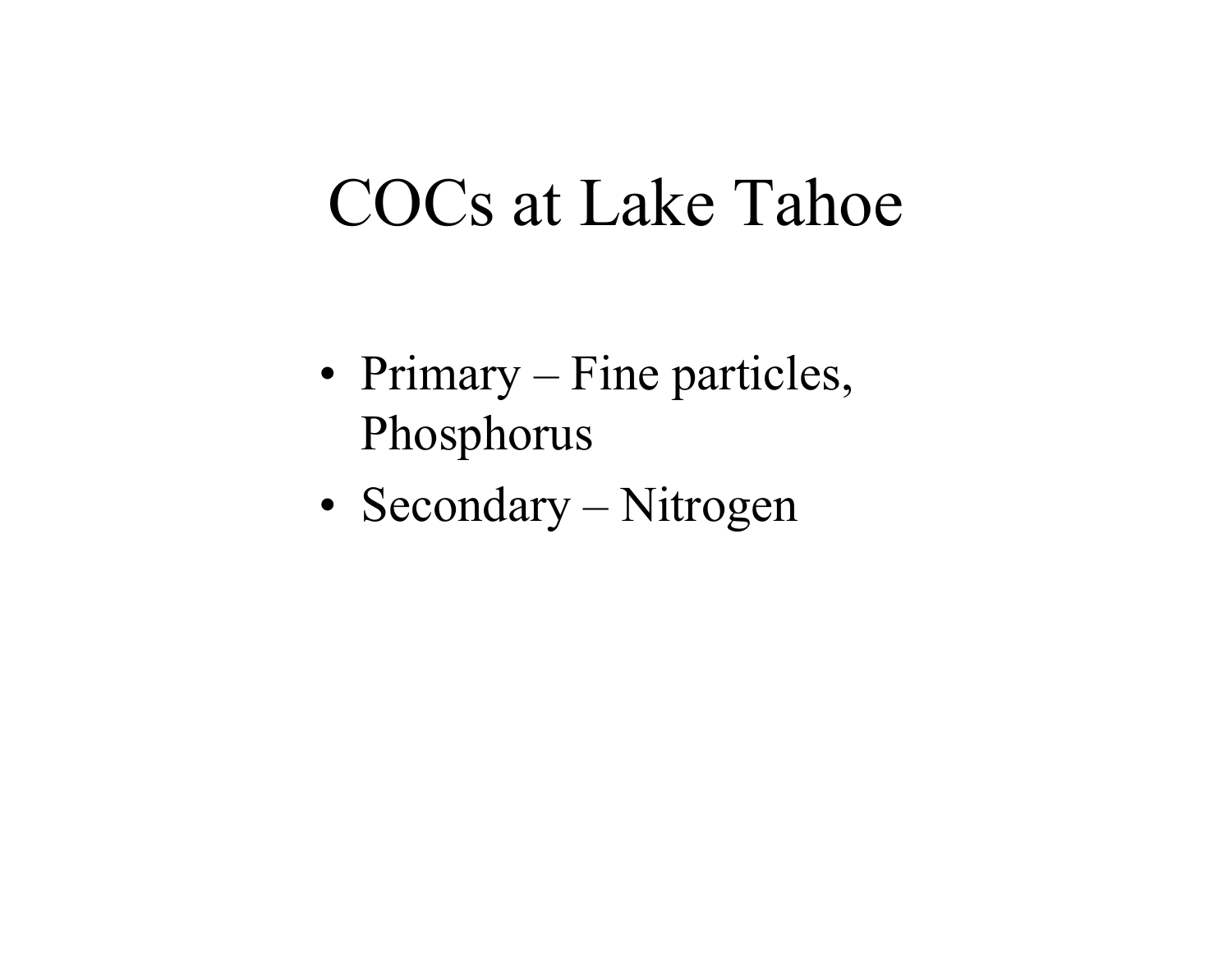Enhancing Phosphorus and Fine Particle Removal Through Low Intensity Chemical Dosing and its Potential Application in the Tahoe Basin

P.A.M. Bachand of Bachand & Associates; J. Trejo, J. Darby, A. Heyvaert and J. Reuter of UC Davis; R. Fujii of USGS and S. Crawford of CSU Sacramento

- $\bullet$ Funded by Forest Service through Placer County and Caltrans
- $\bullet$ In collaboration with CSUS Office of Water Programs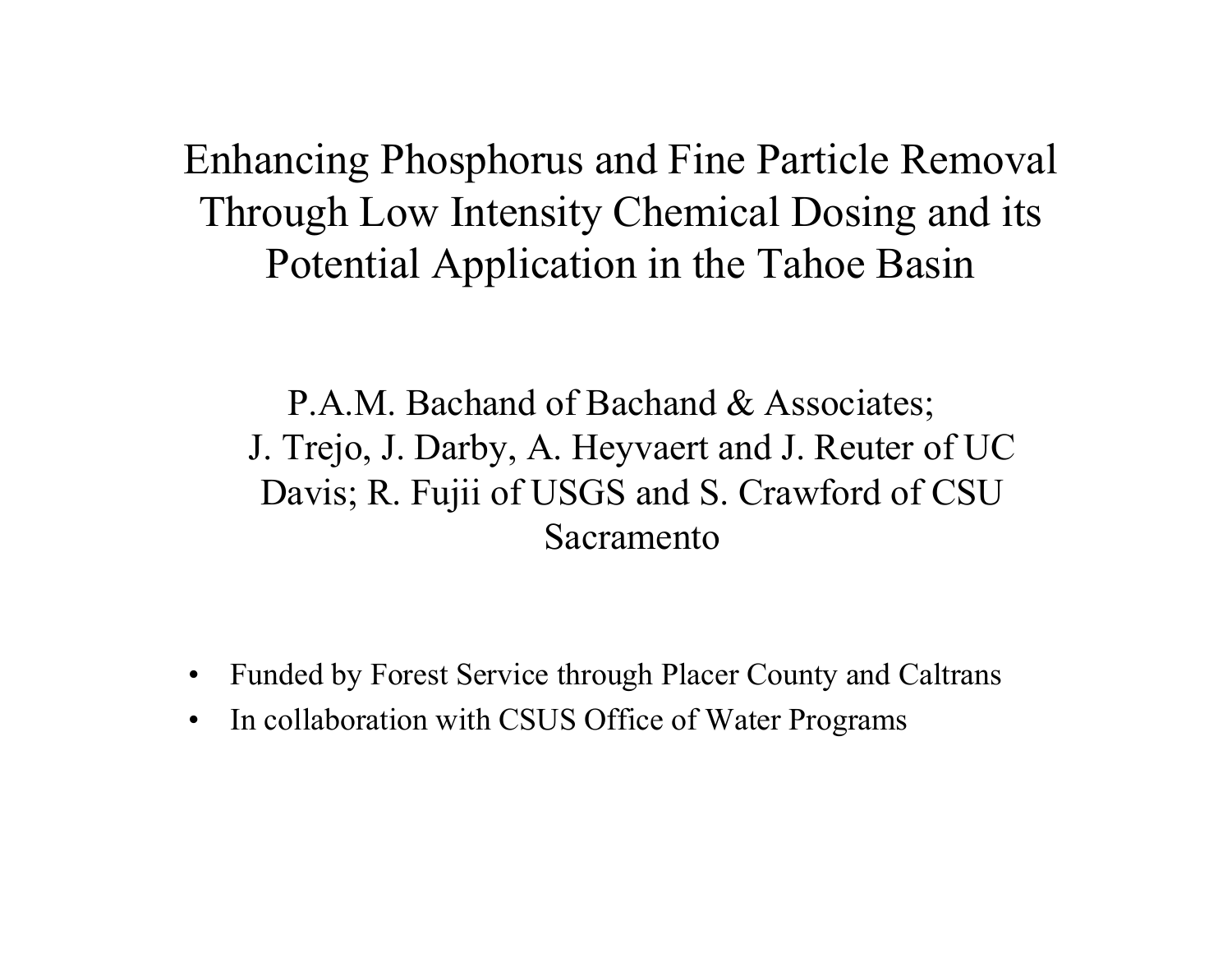# LICD Project's Goal

- Phase 1 study
	- – Determine the feasibility (i.e., performance, environmental, logistical) of LICD for application in the Tahoe Basin.
	- – Investigate its application to high nutrient/turbidity loaded sites for which agencies are enthusiastic
- Phase 2 (contingent upon Phase 1 results)
	- Test technology in larger-scale replicated pilot system.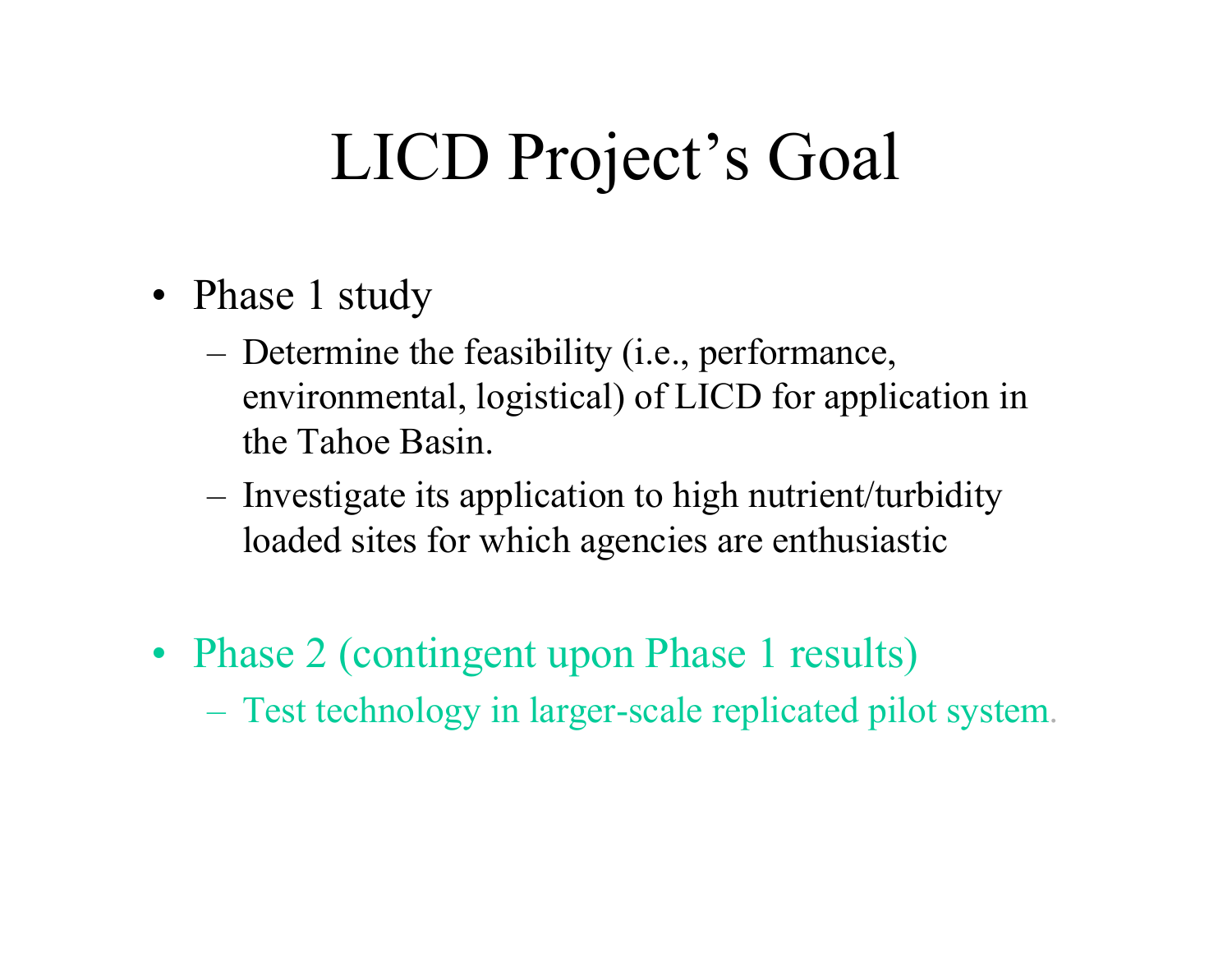## Phase 1 Overview

- Feasibility
	- – Laboratory & Settling Column
		- Performance
		- Flocculate stability and fate studies
	- – Preliminary Eco-toxicity Assessment and EIR/EIS Issues Investigation
	- Site and Watershed Selection
	- –Cost Analysis
- Pre-implementation
	- –Site design
	- –Experimental design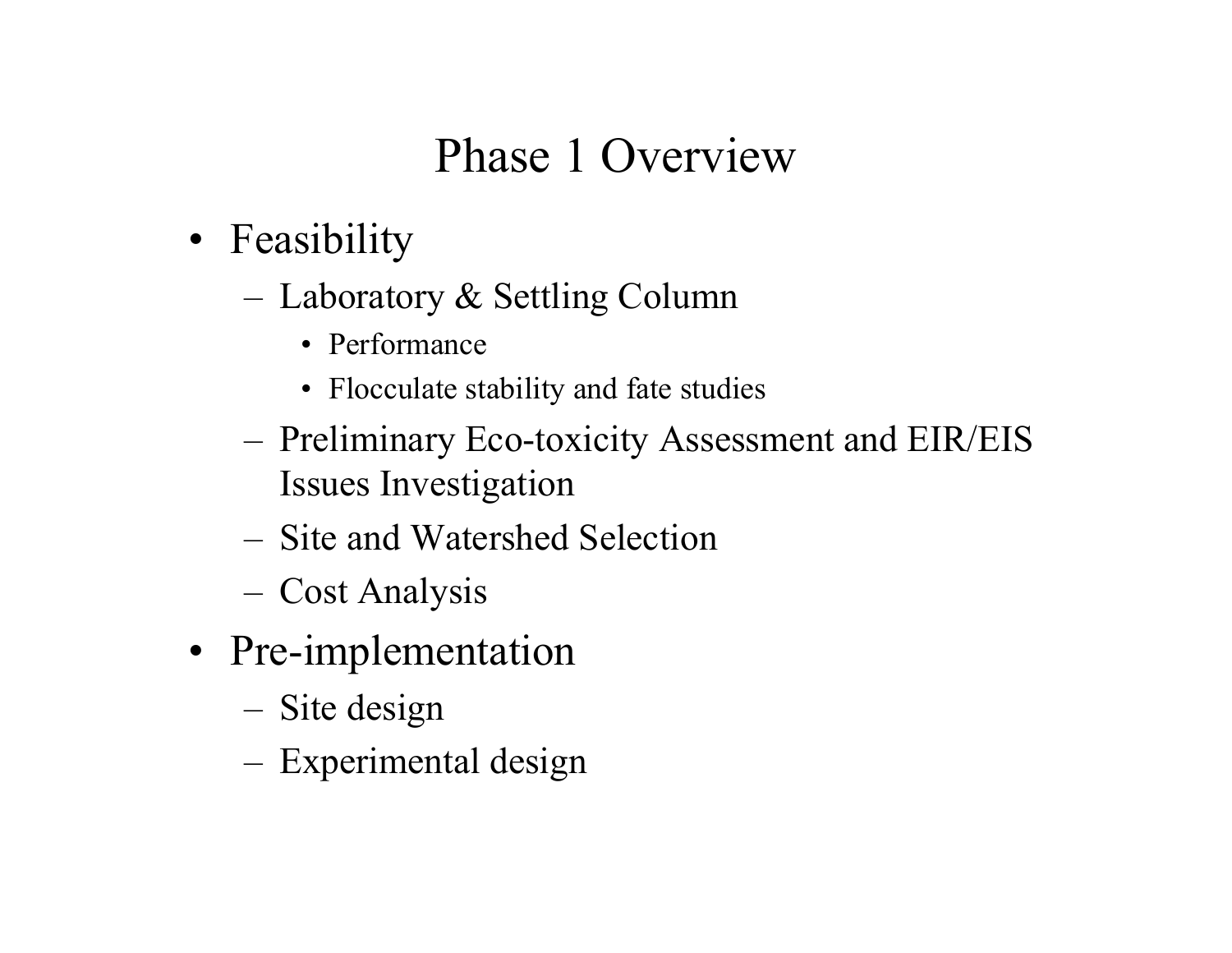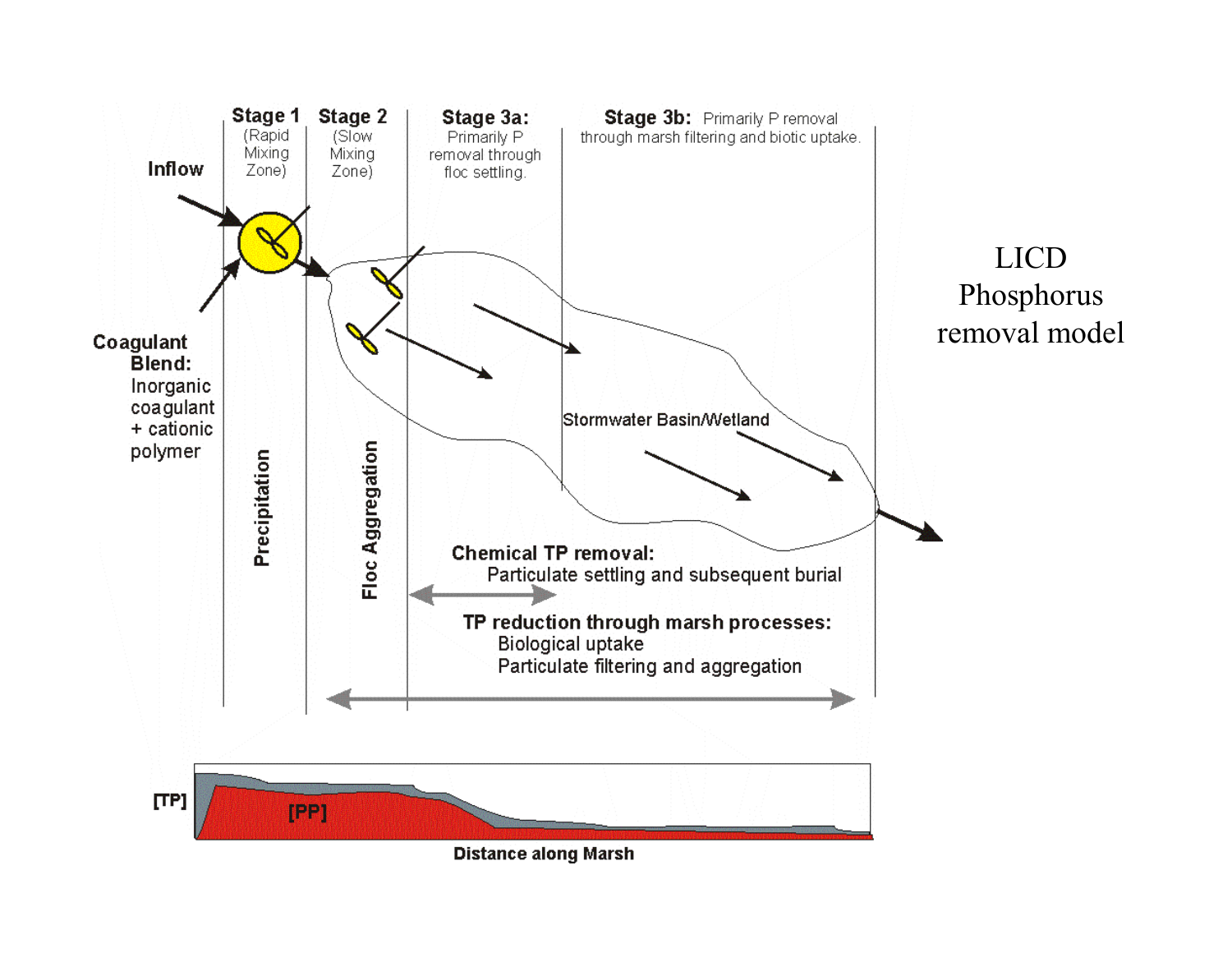#### Summary of Water Quality Improvements using Coagulants, Phase 3 Studies, 2003

| Dep. Var.        | <b>NoTrt</b> |           | <b>PASSC</b> |                | PXXL9 |                | <b>SUM50</b> |           | J1720 |           |
|------------------|--------------|-----------|--------------|----------------|-------|----------------|--------------|-----------|-------|-----------|
|                  | Mean         | <b>SD</b> | <b>Mean</b>  | <b>SD</b>      | Mean  | <b>SD</b>      | Mean         | <b>SD</b> | Mean  | <b>SD</b> |
| Dose mg-me/L     | <b>NA</b>    | <b>NA</b> | 7.1          | 1.1            | 6.0   | 0.8            | 2.7          | 1.7       | 1.3   | 0.8       |
| Dose mg-coag/L   | <b>NA</b>    | <b>NA</b> | 137          | 22             | 108   | 14             | 21           | 13        | 22    | 14        |
| <b>TP</b> ppb    | 166          | 150       | 12           | 9              | 18    | 6              | 14           | 8         | 19    | 12        |
| <b>FTP</b> ppb   | 19           | 9         | 5            | $\overline{2}$ | 6     | $\overline{2}$ |              | 3         | 7     | 3         |
| Turbidity 5min   | 139          | 160       | 17           | 22             | 14    | 6              | 27           | 20        | 18    | 8         |
| Turbidity 30 min | 89           | 111       |              |                |       |                | 6            | 5         | 6     | 6         |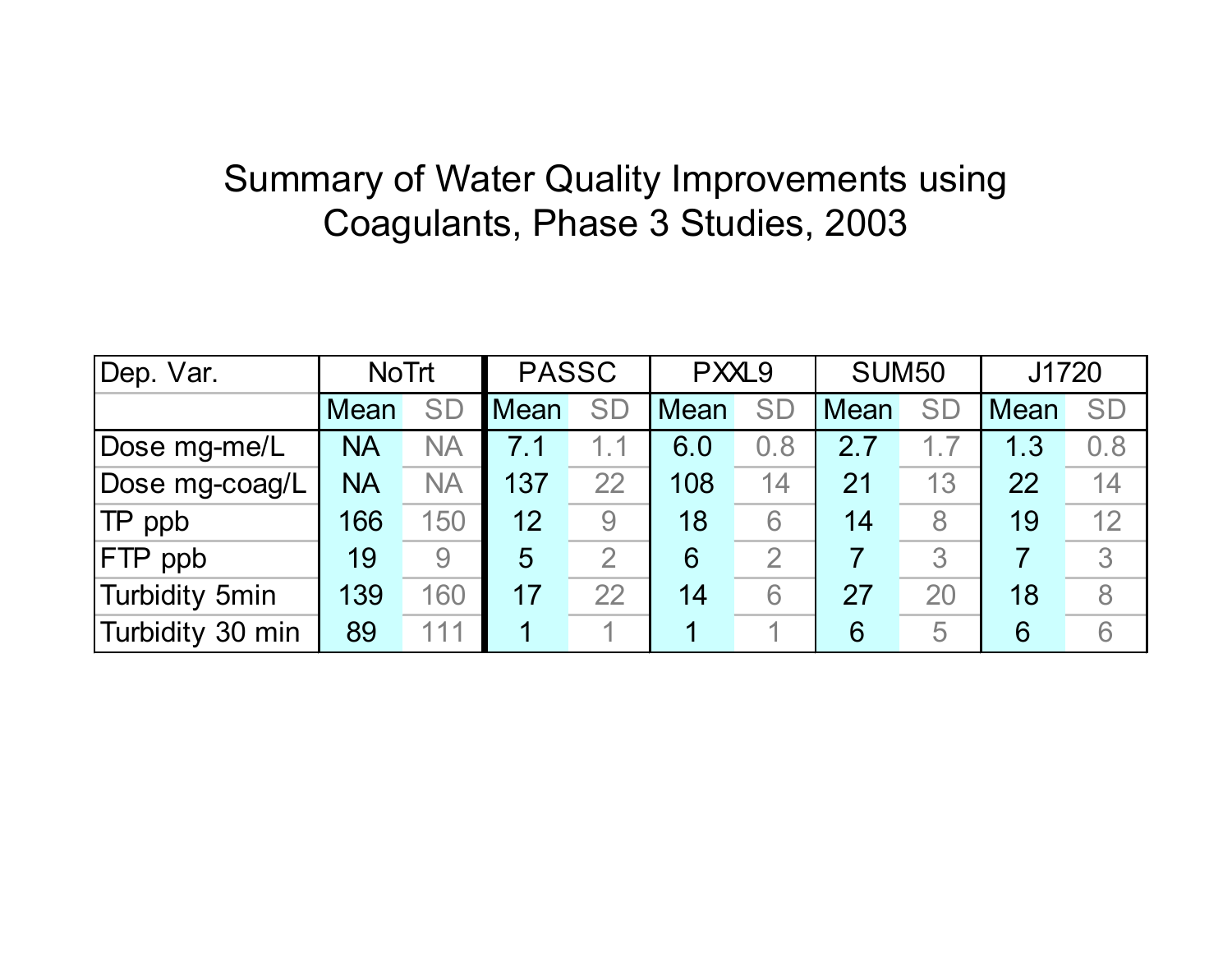



Turbidity Settling Column Tubidity at 24 hrs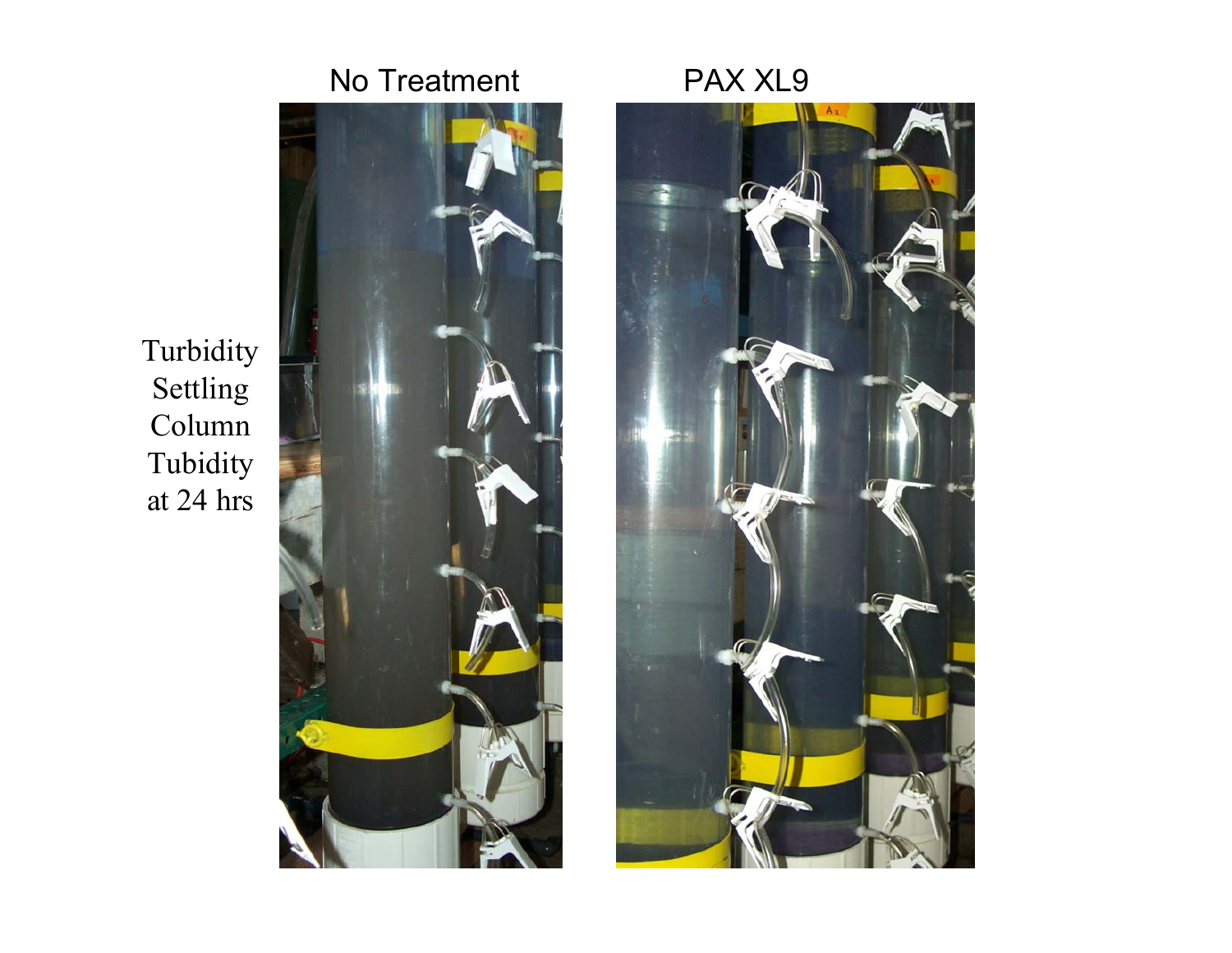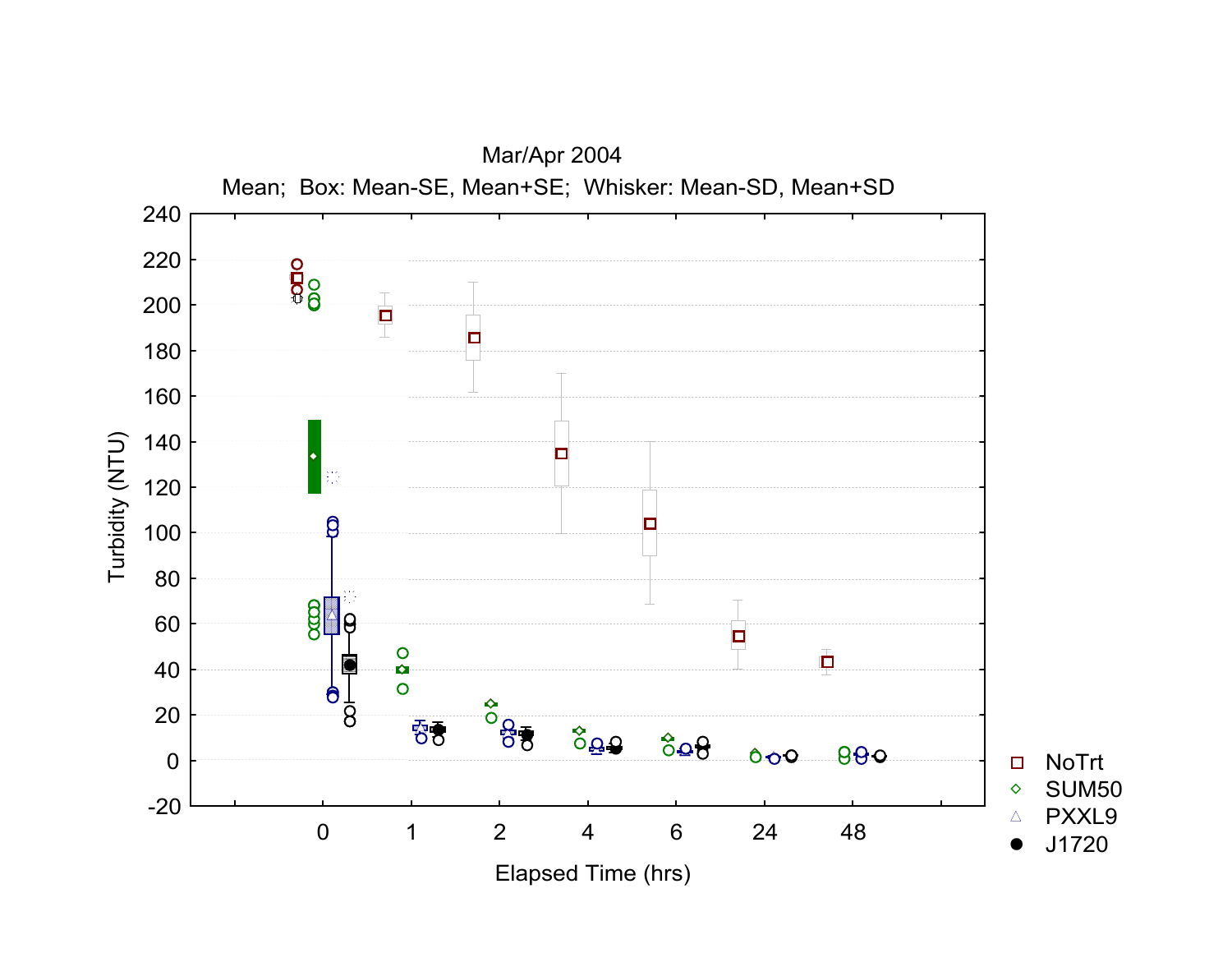#### Stratification in sampling



Turbidity (NTU)

Turbidity (NTU)

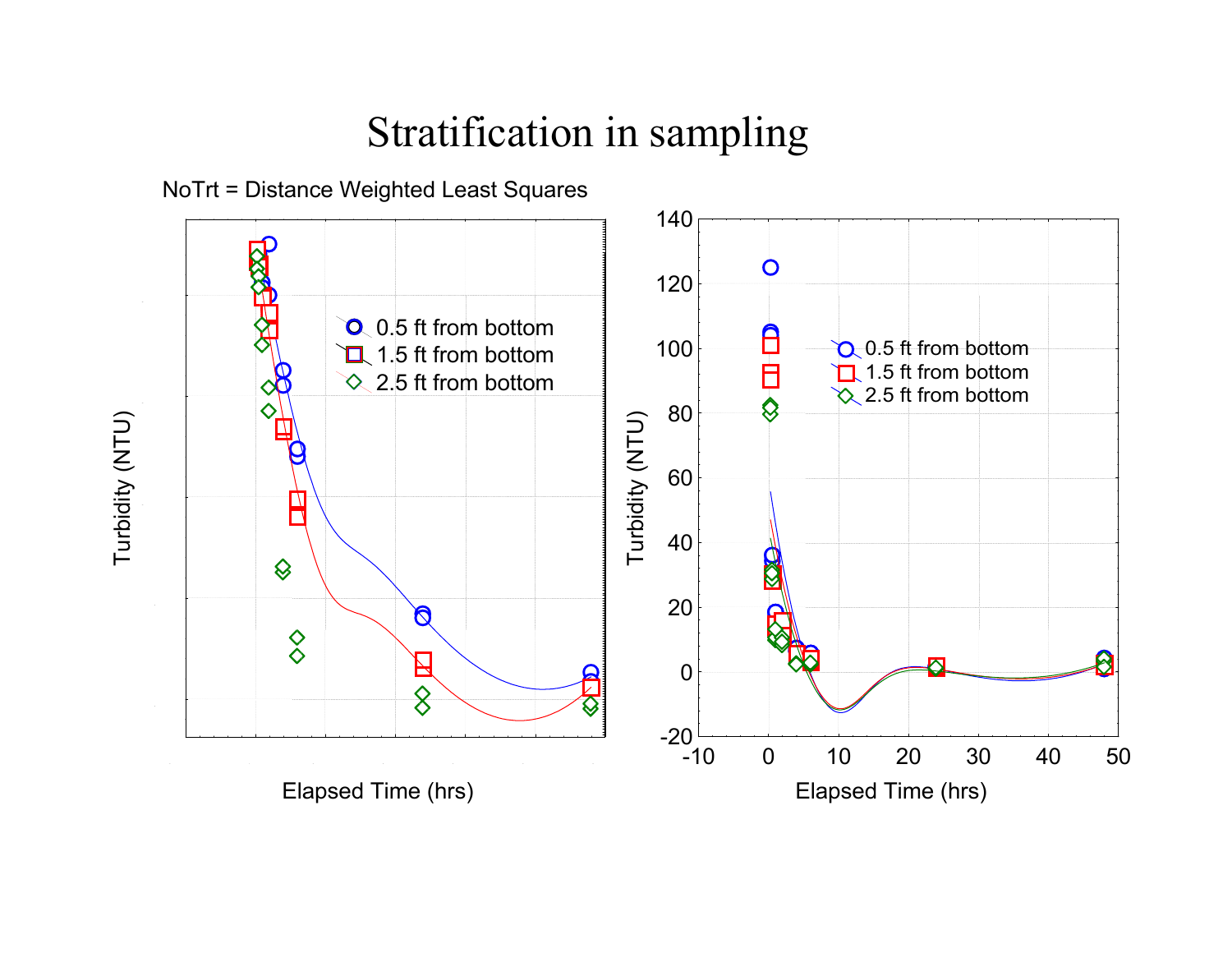## Preliminary Floc Stability/ Ecotoxicity Results

- Preliminary Floc Stability Results
	- –Clear crystalline structures
	- More stable structures than found in stormwater
	- – Appears true chemical bond formation is creating stable aluminum compounds
- Very, Very Preliminary Ecotoxicity Results
	- – Untreated and treated stormwater showing some toxicity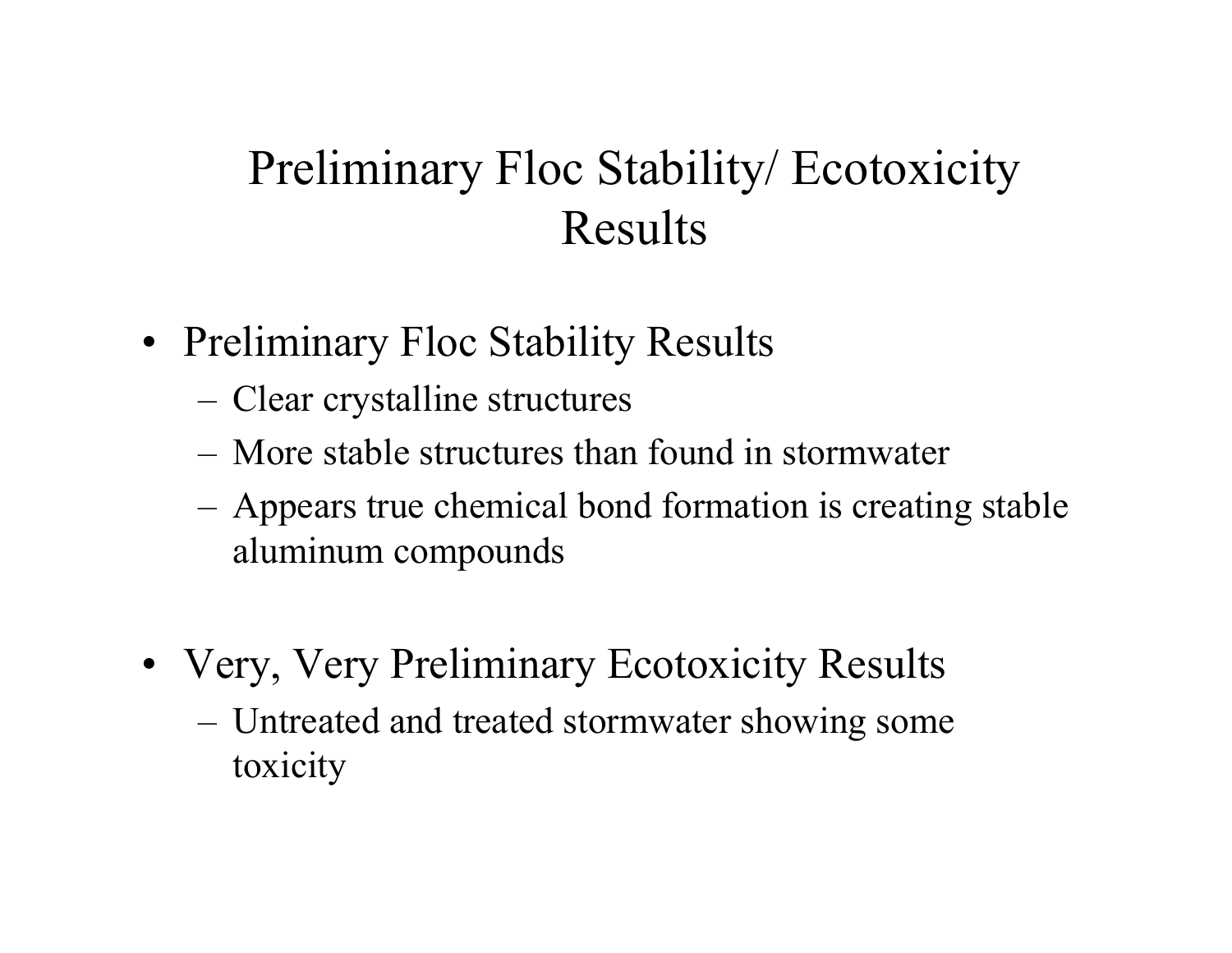## LICD Summary

Performance feasibility suggests ready for Phase 2 study

- Test application issues
- –Test performance against temporally variable conditions
- –Develop operational and design/retrofit recommendations
- Ecotoxicity & environmental effects studies need more study
- $\bullet$  Broadened the dialog in the Tahoe Basin on this technology in a TMDL world
- Provided important data for other Tahoe AT projects
- $\bullet$  Provided important data describing stormwater settling characteristics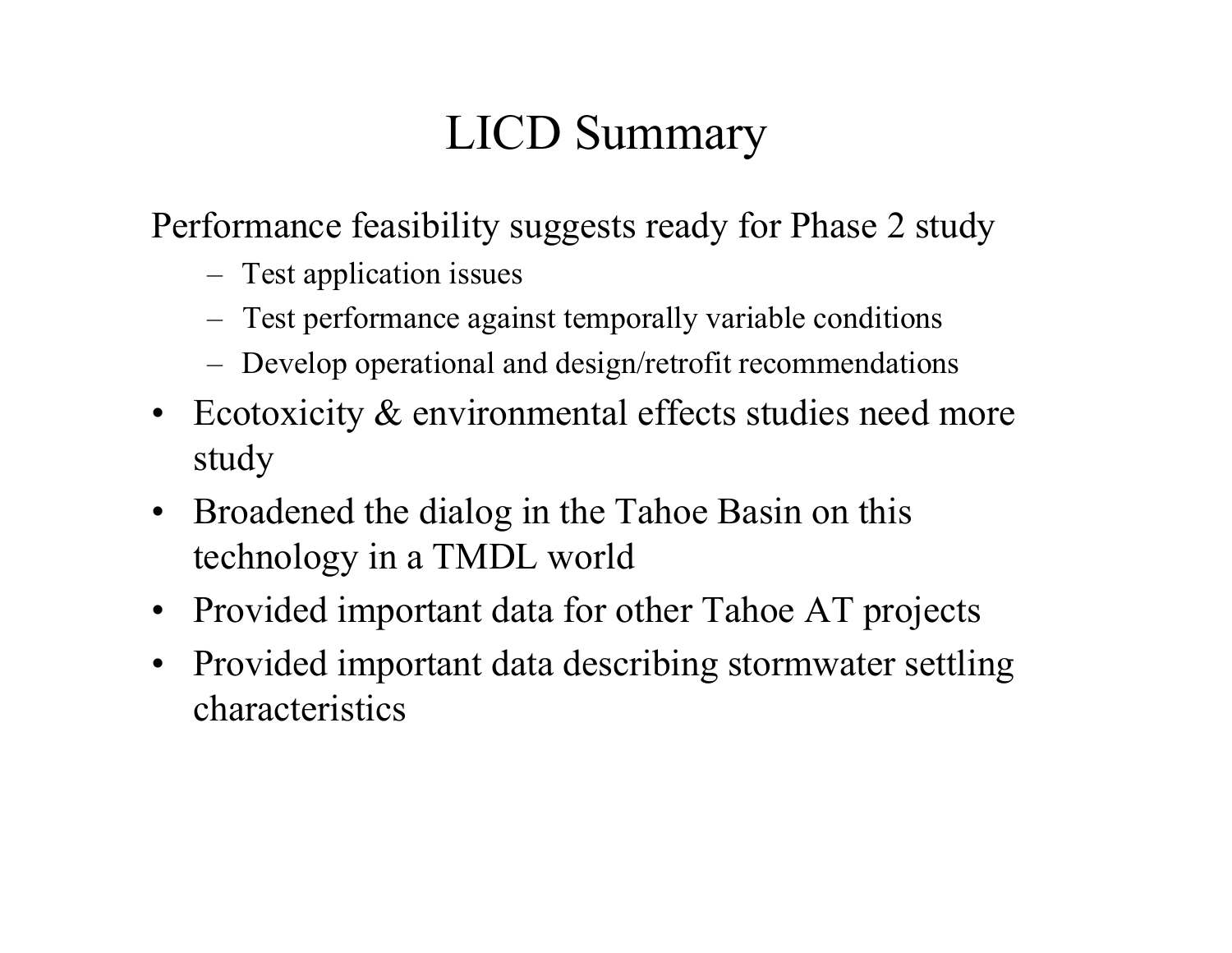#### Investigating Various Locally Available Media for Dissolved Phosphorus Removal through Adsorption

P.A.M. Bachand, Bachand & Associates andAlan Heyvaert, UC Davis Tahoe Research Group

- $\bullet$ Funded by Forest Service through Placer County
- • In collaboration with CSUS Office of Water Programs (Caltrans Research Team)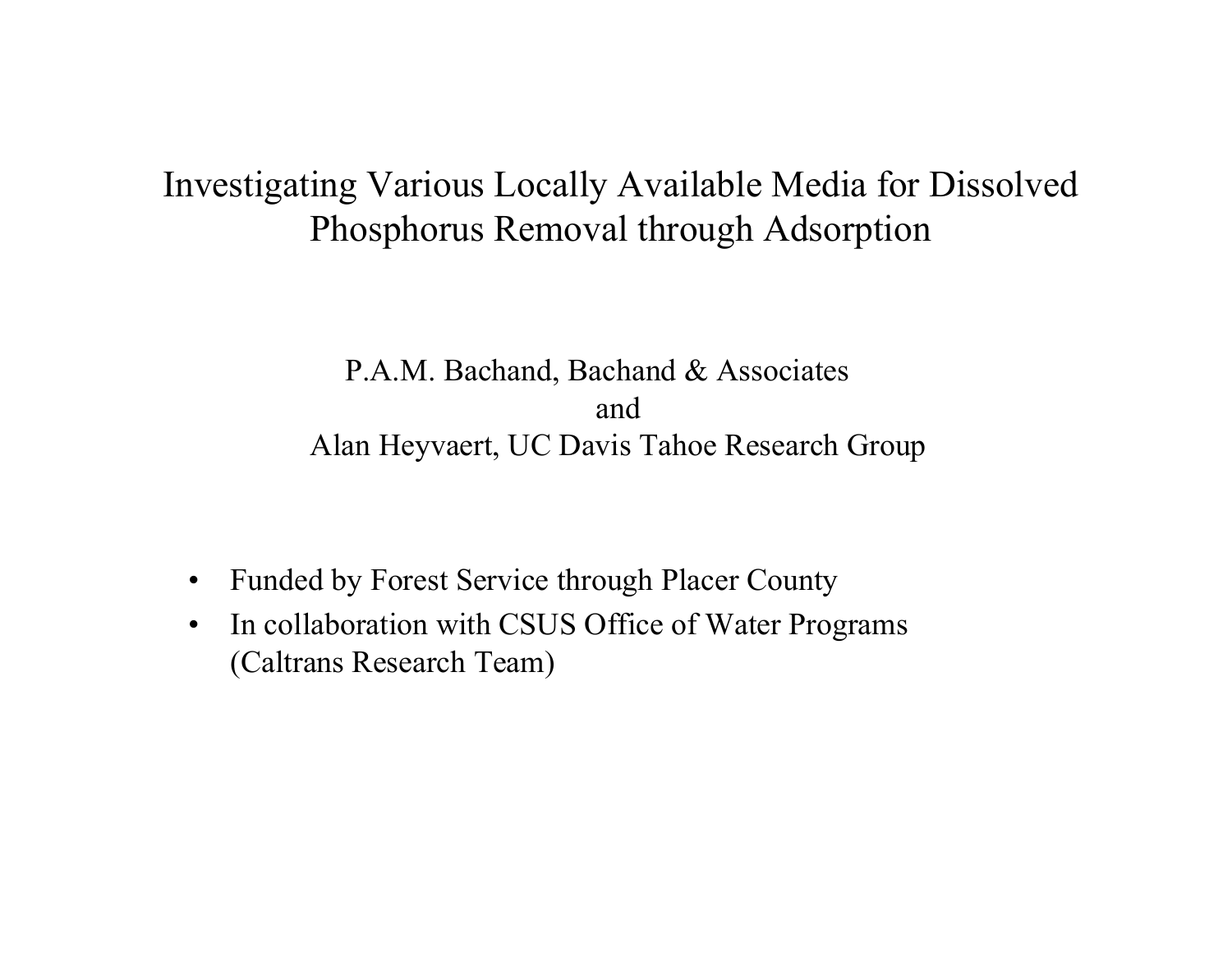Adsorption Project's Goal:

- Test and describe adsorptive capacity of locally available soils and adsorptive media
- Predict performance for P removal
- Confirm performance with laboratory column studies and *in situ* experiments
- Develop recommendation for application in demonstration-scale project.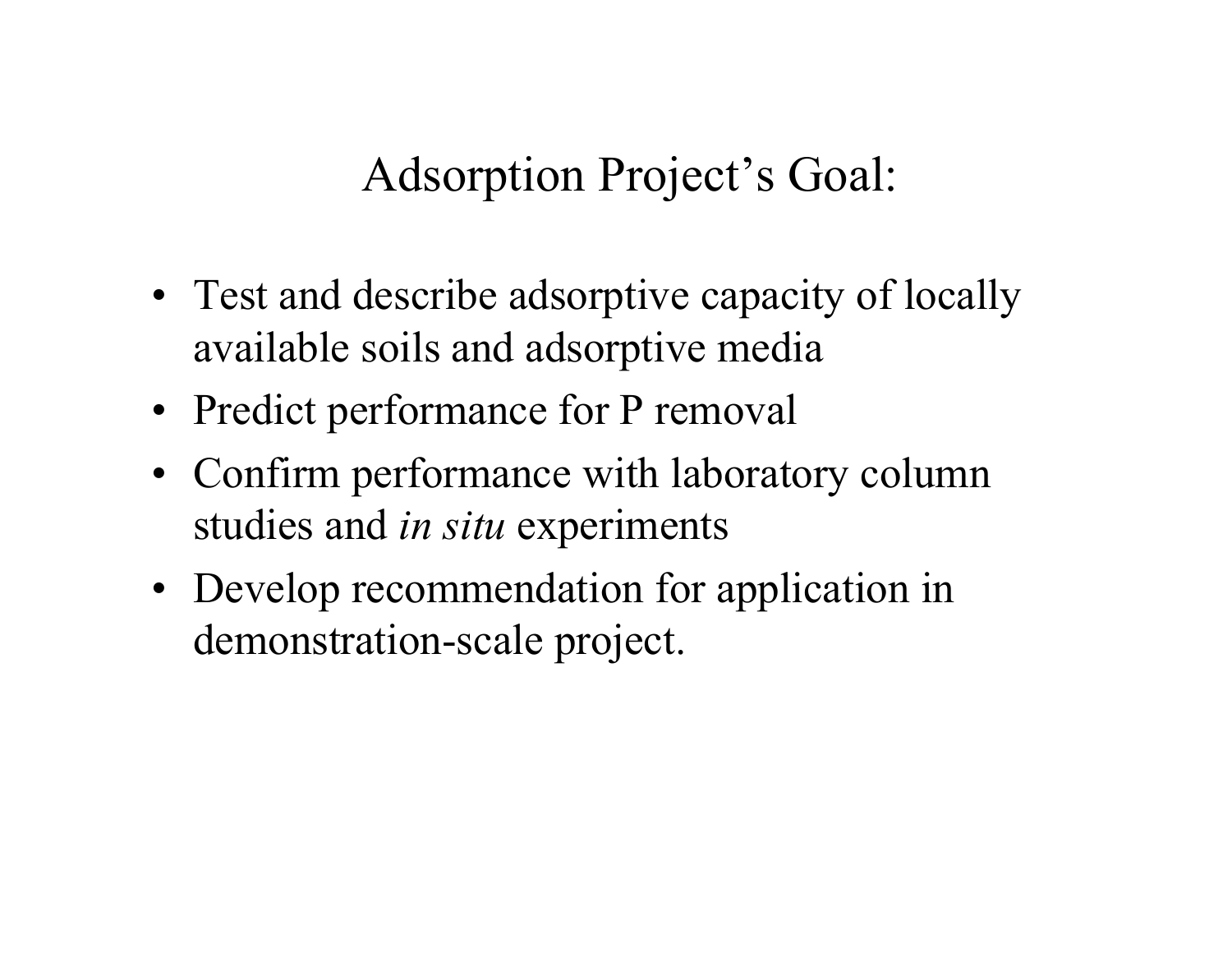#### Factors affecting Performance of Different Media

#### Chemical –

• Rich in Fe, Al or Ca

Physical -

- Specific surface area  $(m^2/g)$ 
	- –Sand: 1.8 – 2.4 (Stevik et al. 1999)
	- –LWA: 0.2 – 0.9 (Stevik et al. 1999)
	- DE: 2 90 (Eagle Picher)
	- AA: >300 (Alcoa)
- Grain size (Arias et al 2001)
	- d $_{10}$ : 0.3 2. Mm
	- –d $_{60}$ : 0.5 – 8.0 mm
	- – $d_{60}/d_{10} < 4$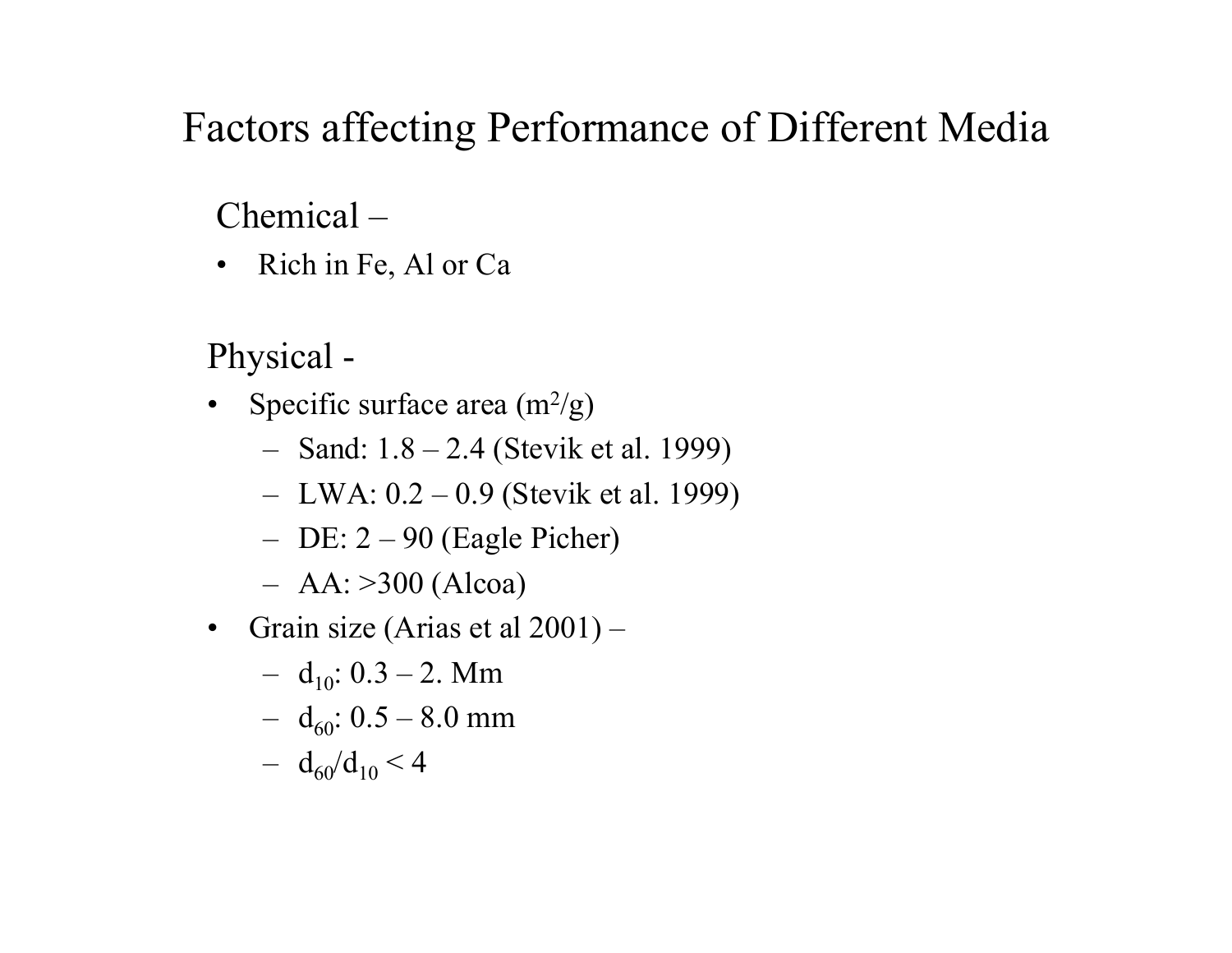#### Langmuir Curves for Isotherm Data

Coon Street Basin Soil

Lanthanum coated MP79

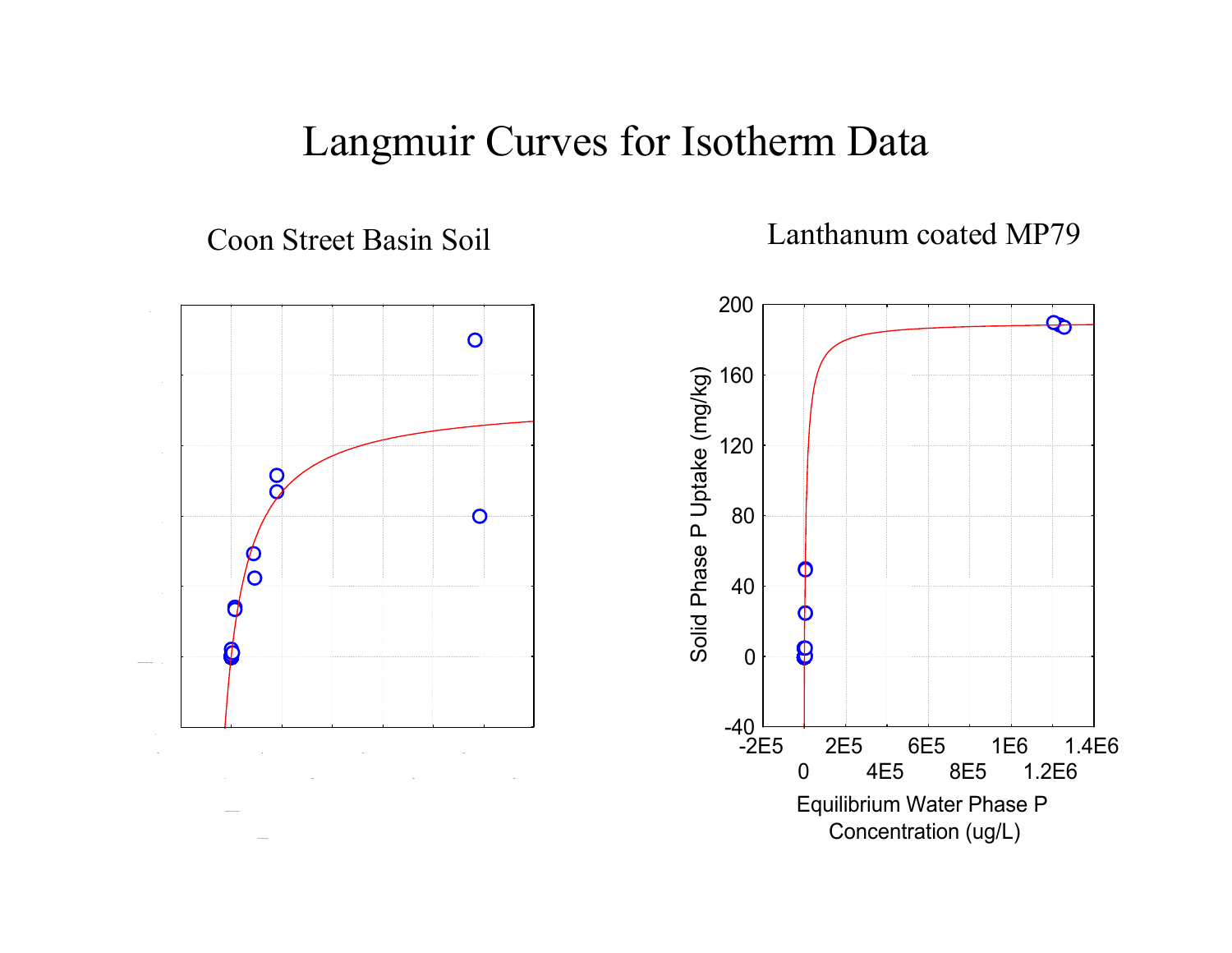#### Isotherm constants and retardation factors  $(R_d)$  for tested soils and substrates.

| Soil/Media                            | <b>Langmuir Constants</b> |       |        | Linear Isotherms <sup>a</sup> | <b>Retardation</b> |                |
|---------------------------------------|---------------------------|-------|--------|-------------------------------|--------------------|----------------|
|                                       | а                         | b     | $R^2$  | $\mathbf{K}_{\mathbf{d}}$     | $R^2$              | Factor $R_d^c$ |
|                                       | L/mq                      | mg/kg |        | ml/g                          |                    |                |
| 20-mesh Dolomite                      | 3.60E-02                  | 7,976 | 0.8816 | 256.3                         | 0.9561             | 1590           |
| Coon St. Basin                        | 1.76E-03                  | 3,659 | 0.8820 | 12.9                          | 0.7034             | 81             |
| <b>Round Hill Basin</b>               | 6.62E-03                  | 1,149 | 0.9452 | 3.8                           | 0.3786             | 25             |
| Eloise Basin                          | 9.10E-03                  | 796   | 0.6870 | 19.9                          | 0.9371             | 125            |
| <b>Fine Truckee Sand</b> <sup>b</sup> |                           |       |        | 3.6                           | 0.9959             | 23             |
| Course Truckee Sand <sup>b</sup>      |                           |       |        | 0.8                           | 0.5765             | 6              |

#### **Notes**

a. Based upon equilibrium phosphorus concentrations in the water of < 10 ppm.

b. From Martis Valley, Truckee, CA.

c. Assumed porosity of 30% and a dry bulk density of 1.86 g/cm<sup>3</sup> based upon dense mixed-grain sand (Terzaghi and Peck, 1967) or fine gravel and sand (Garde and Rau, 1987)

*n* $R \equiv 1 + \frac{\rho_b K}{\rho_b}$  $\equiv 1 + \frac{\rho_b K_d}{\rho_b}$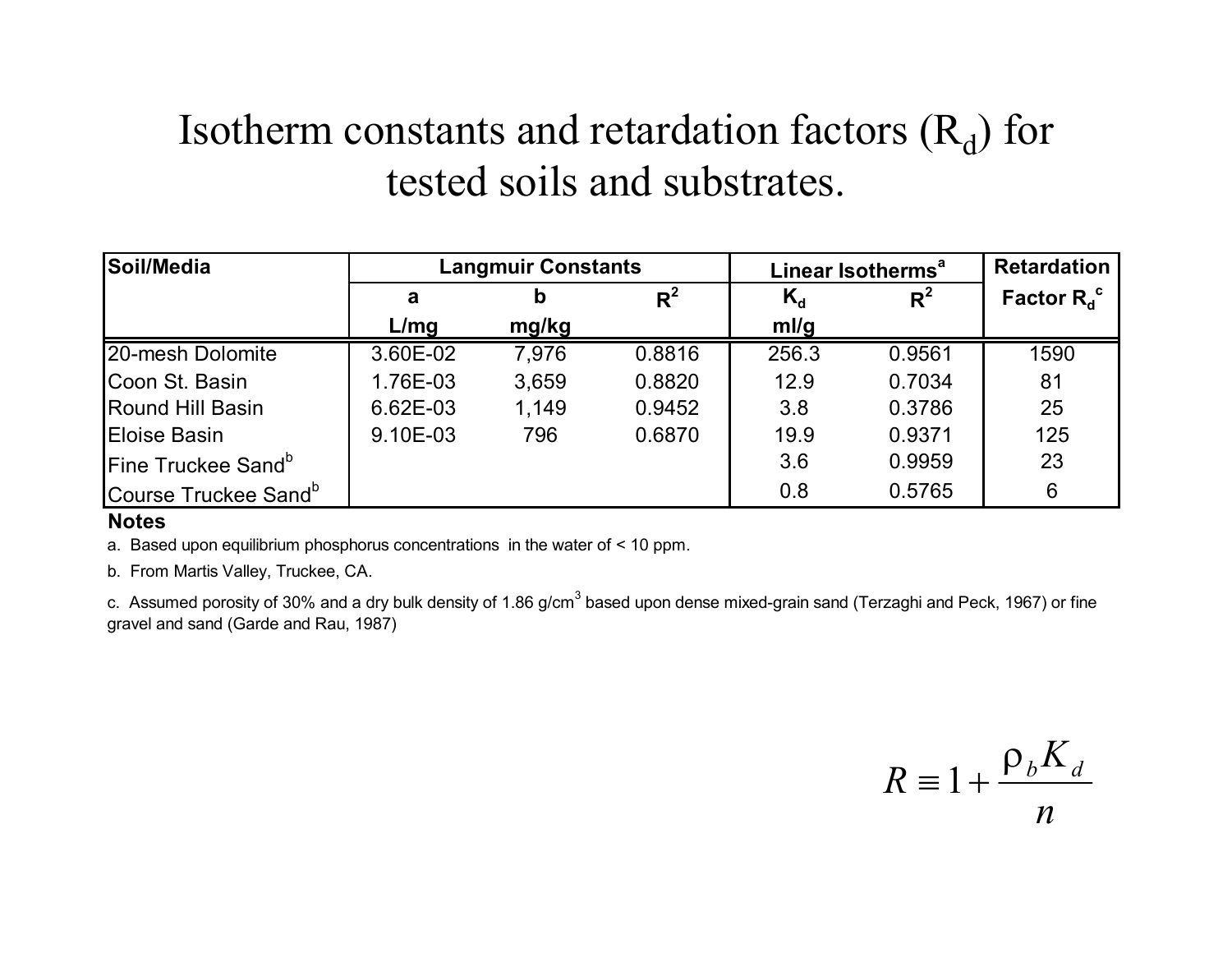#### Adsorptive Project Summary to Date

- Local soils do not adsorb phosphorus as well as other locally available media
- • Important to assess media in the context of P concentrations in the Tahoe Basin
- Realistic retardation coefficients can be developed from the isotherms an a physical assessment of the media.
- $\bullet$  Data from project has been useful for larger-scale studies (i.e., Meyers, Caltrans Demonstration Projects)
- Results not only useful for assessing advanced treatment but also groundwater effects.